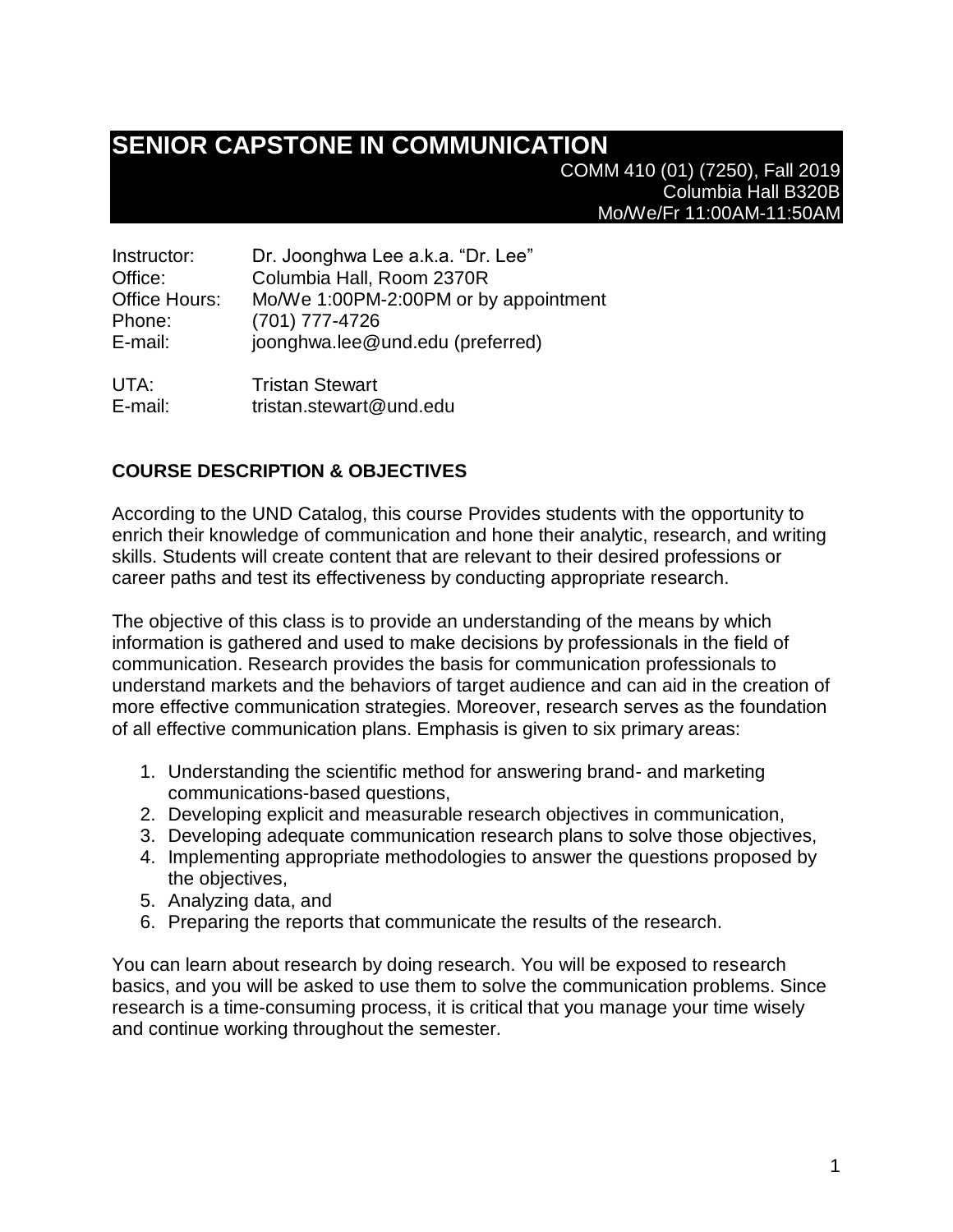You will be working in teams, so you will be able to get to know each other. I encourage each of you to help one another. Ask your team members, and ask me. Everyone offers a unique viewpoint – take advantage of it!

*Note*: Each of you must do his or her own work for the IRB training certificate, quizzes, and the exams. By the end of the semester, you should be able to:

- 1. Understand various research methods used in communication.
- 2. Locate and interpret existing communication research.
- 3. Evaluate the quality of existing primary and secondary research.
- 4. Plan and organize communication research projects using secondary and primary sources to collect and organize qualitative and quantitative data.
- 5. Interpret and report findings that allow for communication action.

This course is designed to satisfy the following standards:

- To demonstrate an understanding of professional ethical principles and work ethically in pursuit of truth, accuracy, fairness and diversity
- To demonstrate an understanding of the history and role of professionals and institutions in shaping communications
- To demonstrate an understanding of the diversity of groups in a global society in relationship to communications
- To understand concepts and apply theories in the use and presentation of images and information
- To think critically, creatively and independently
- To write correctly and clearly in forms and styles appropriate for the communications professionals, audiences and the purposes they serve
- To conduct research and evaluate information by methods appropriate for communication
- To apply tools and technologies appropriate for communication

# Essential Studies Learning Goals:

1. This course addresses the Essential Studies learning goal of Critical Inquiry & Analysis. This means it will focus on collecting and analyzing information to reach conclusions based on evidence.

More specifically, inquiry should be thought of as a systematic process of exploring issues, objects, or works through the collection and analysis of evidence that results in informed conclusions or judgments. Analysis is the process of breaking complex topics or issues into parts to gain a better understanding. You should expect to focus on these intellectual skills as part of this course.

2. This course addresses the Essential Studies learning goal of Information Literacy. This means it is about being able to find necessary information, understanding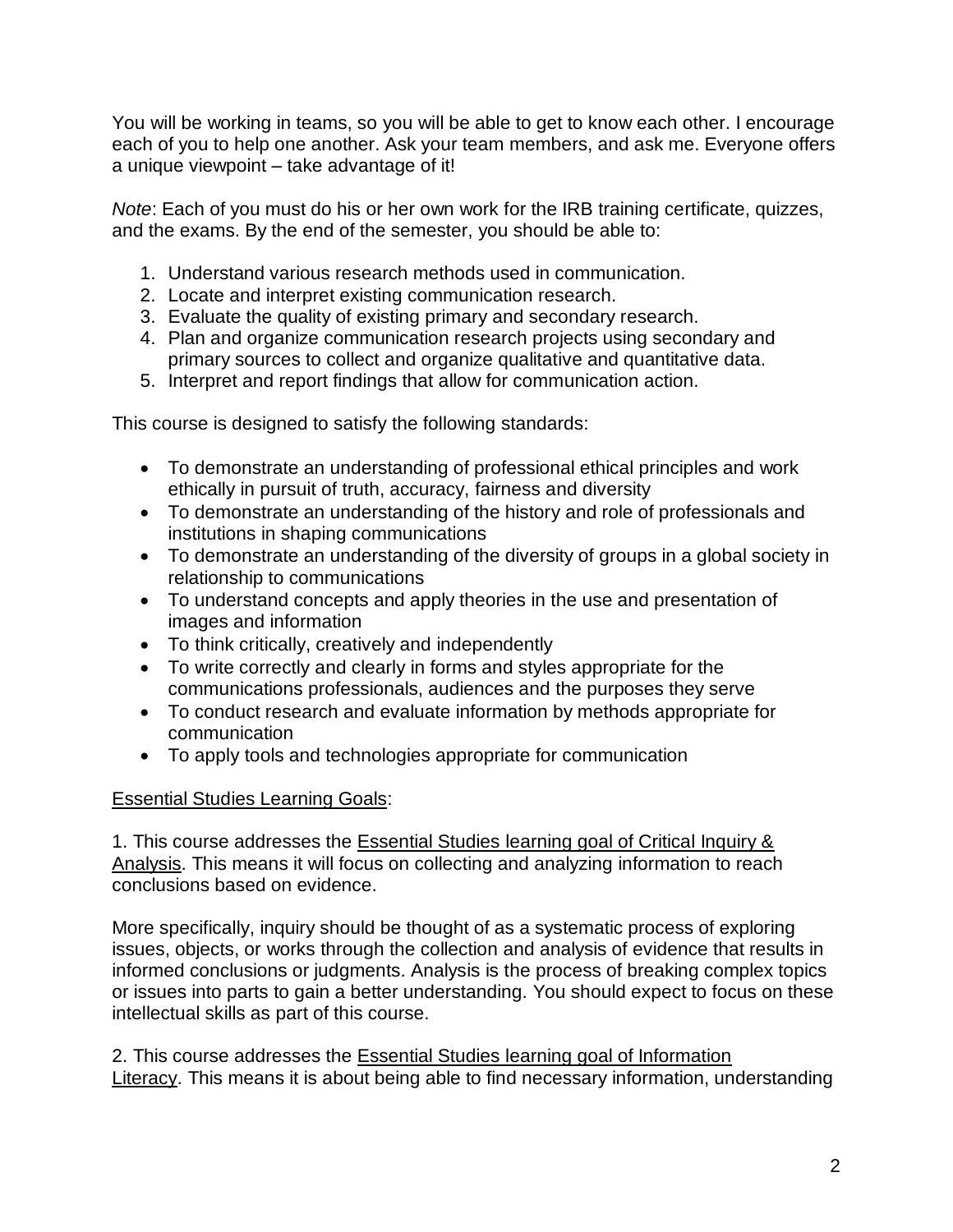where that information comes from, and evaluating and using that information appropriately.

More specifically, information literacy is the set of integrated abilities encompassing the reflective discovery of information, the understanding of how information is produced and valued, and the use of information in creating new knowledge and participating ethically in communities of learning. You should expect to focus on these intellectual skills as part of this course.

3. This course addresses the Essential Studies learning goal of Written Communication. This means it is about developing and expressing ideas in writing or with a mix of words, data, and images. You can expect to work in different genres and styles of writing as you develop your written communication skills in this course.

4. This course addresses the Essential Studies learning goal of Quantitative Reasoning. This means it will focus on how you can become competent and comfortable when working with numbers and graphic displays of information based on numbers.

More specifically, quantitative reasoning is competency and comfort in working with numerical data, using it to reason and solve quantitative problems from a wide array of authentic contexts and everyday life situations, and to create and clearly communicate sophisticated arguments supported by quantitative evidence, such as by using words, tables, graphs, mathematical equations, etc., as appropriate. You should expect to focus on these intellectual skills as part of this course.

5. This course addresses the Essential Studies learning goal of Oral

Communication. This means it is about presenting information (formally or informally) in various settings and to various audience sizes to achieve some purpose, such as to increase the listeners' knowledge, to foster their understanding of a topic, or to promote a change in their attitudes, values, beliefs, or behaviors. You can expect to work on these skills in this course.

This course is an Essential Studies Special Emphasis course in Advanced Communication, which means it places a strong emphasis on practice and process in communication. You will receive regular feedback on your speaking and/or writing, and you will be required to produce multiple spoken presentations and/or written texts. In addition to assignments which require you to work with content, they will also demand that you are aware of rhetorical strategies and styles of delivery.

As an Advanced Communication course, at least 1/3 of your assignments will emphasize writing and/or speaking skills, and you should expect these assignments to build on skills developed in earlier courses – such as awareness of audience and purpose, argumentation and rhetorical effectiveness, or the communication conventions associated with particular civic, academic, and professional contexts.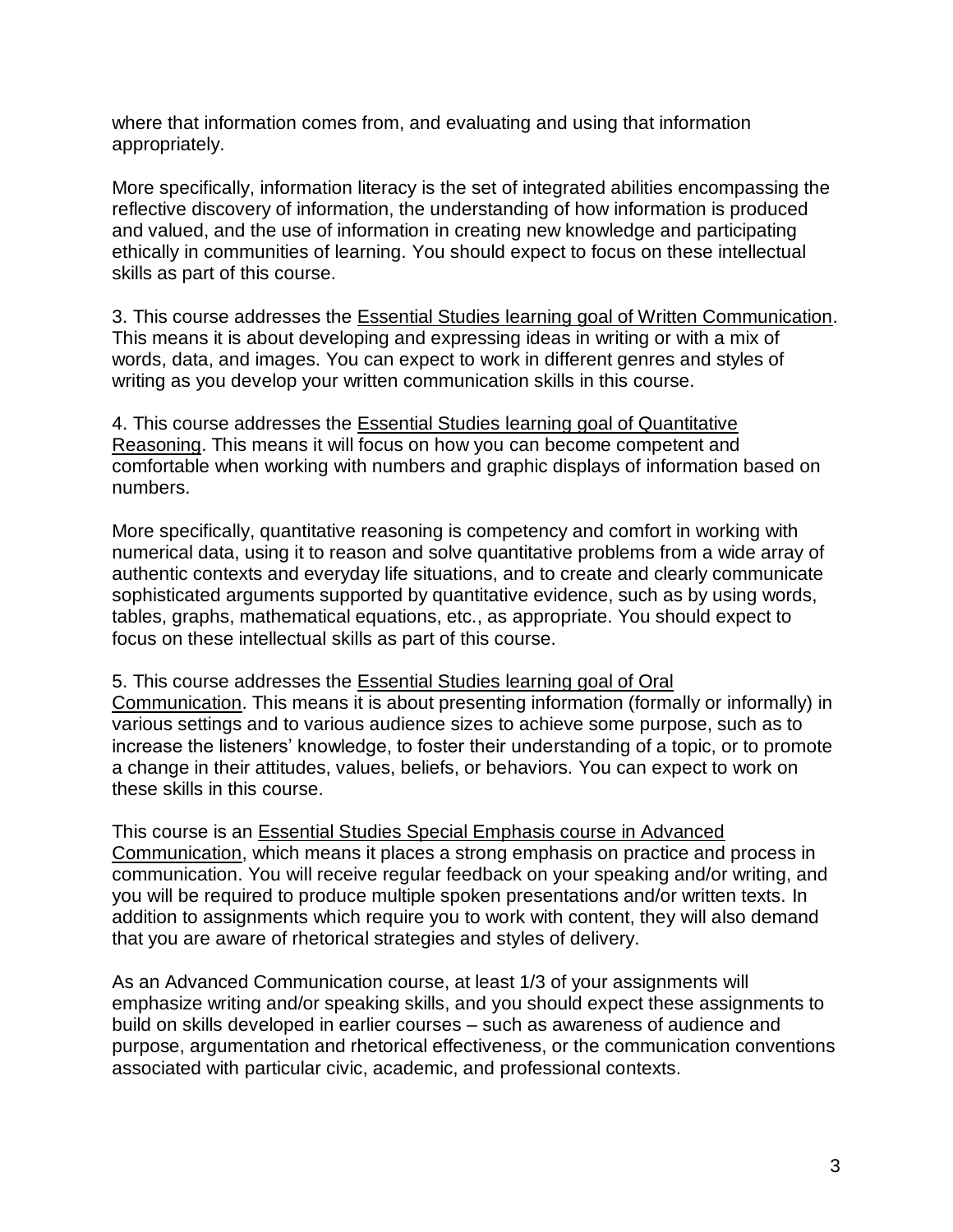You should also expect to receive feedback on the quality of your communication in writing and/or oral presentation assignments, and have the time necessary to use that feedback to improve your writing and/or oral communication skills.

This course is an Essential Studies Capstone course, and as such represents an opportunity to consolidate, synthesize, and make use of the wide variety of intellectual skills you've acquired as part of your undergraduate curriculum. This course's Essential Studies learning goals will be an intentional and thoughtful focus of the course, meaningfully integrated into the work that you do. You can expect to produce work in those goal areas that is at an advanced level, and which represents a culmination of your undergraduate educational experience.

# **RECOMMENDED TEXTBOOK**

Davis, Joel J. (2012), *Advertising Research: Theory and Practice*, 2nd ed., Upper Saddle River, NJ: Prentice Hall. (RECOMMENDED, NOT REQUIRED)

Additional readings or materials will be given to you throughout the semester from a variety of sources.

**The Blackboard site for this course is essential**. It will include lecture slides, weekly quizzes, exams, assignments, course schedule, and gradebook. It will also be where you take weekly quizzes and the exam and upload your assignments as you complete them. In order to use Blackboard, you will need access to a computer that is connected to the Internet. Blackboard is compatible with nearly all modern browsers.

# **COURSE REQUIREMENTS**

**Plagiarism Training Certificate (Required):** All COMM majors and students taking COMM classes are required to pass a brief online course that teaches them how to identify plagiarism. This course was put together by Indiana University, which has kindly allowed us to utilize it for our own students. To pass the course, use the links provided below. **Obtain the certificate, then upload it to the Lesson in this course entitled "Plagiarism Training Certificate" some time before you complete this course.** If you have already obtained this certificate, you don't need to take the Indiana University course again. Simply upload the certificate that you have already earned for all COMM courses. **Finally, if you do not turn in this certificate by the deadline indicated on the schedule, you will receive an "I" grade for this course. With all that being said, this certificate is not worth any points. It is a pass/fail assignment.**

- Watch the ["How to Recognize Plagiarism" tutorials.](https://www.indiana.edu/~academy/firstPrinciples/index.html)
- Learn about [registration/certification tests.](https://www.indiana.edu/~academy/firstPrinciples/certificationTests/index.html)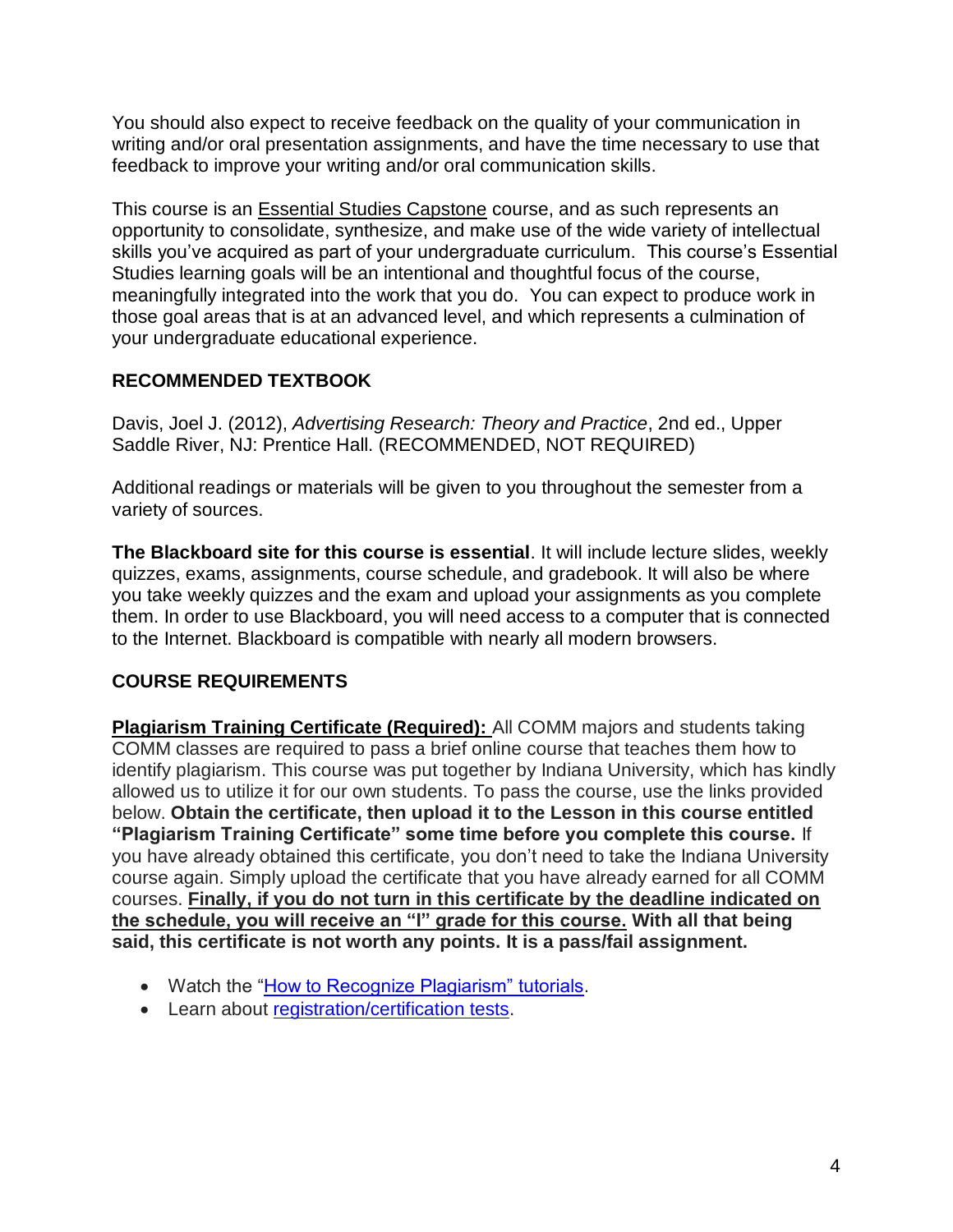**Research Projects**: You will complete a big research project by taking four separate steps: (1) Research Topic Proposal; (2) Qualitative Research Project; (3) Communication Content Creation; and (4) Quantitative Research Project. You will choose *your own client or topic* and research on it throughout the semester to make effective communication strategies to reach out to the chosen target audience, who is college students between 18 and 29 years of age. In terms of choosing the topic, choose one of the following two options:

- 1. Choose *a brand* or *organization* and its opportunities and/or challenges when communicating with the chosen target audience, who is college students between 18 and 29 years old.
	- For example: The demographics of Fitbit's customers are generally people who are 30-54 years old, and Fitbit currently struggles to attract consumers 18-29 years of age. Consequently, research projects were conducted to better understand target audience's perceptions of Fitbit (features, cost, looks, etc.), technological features that 18-29 year olds enjoy, and any other forms of wearable technology that 18-29 year olds currently use. Research findings helped provide recommendations for Fibit's communication strategies to better reach out to consumers 18-29 years of age.
- 2. Focus on *a social issue* and its challenges when communicating with the chosen target audience, who is college students between 18 and 29 years old.
	- For example: College students between 18 and 29 years old know the importance of recycling, but they don't always recycle. Research projects were conducted to better understand why or why not college students recycle, and what would motivate them to recycle. Research findings helped provide recommendations for the UND to better communicate the recycling issue and ultimately increase the recycling rates among college students.

By conducting research, you should obtain essential information to advance the understanding of your research topic.

- *1. Research Topic Proposal*: The objectives of Research Topic Proposal are: (1) to provide a background information about the research topic; and (2) to set a clear direction to conduct qualitative and quantitative research projects. *Please refer to the Research Topic Proposal Guideline posted on Blackboard for detailed instructions* (**50 points**).
- *2. Qualitative Research Project (Focus Group Interviews)*: The objective of Qualitative Research Project (Focus Group Interviews) is to give students an opportunity to apply their knowledge and develop skills in planning and executing focus group interview research projects. In follow-up to the research directions identified in the problem statement at the end of Research Topic Proposal, each team is required to conduct two focus group interview sessions to gain additional insights that could guide recommendations for Communication Content Creation and Quantitative Research Project. *Please refer to the Qualitative Research*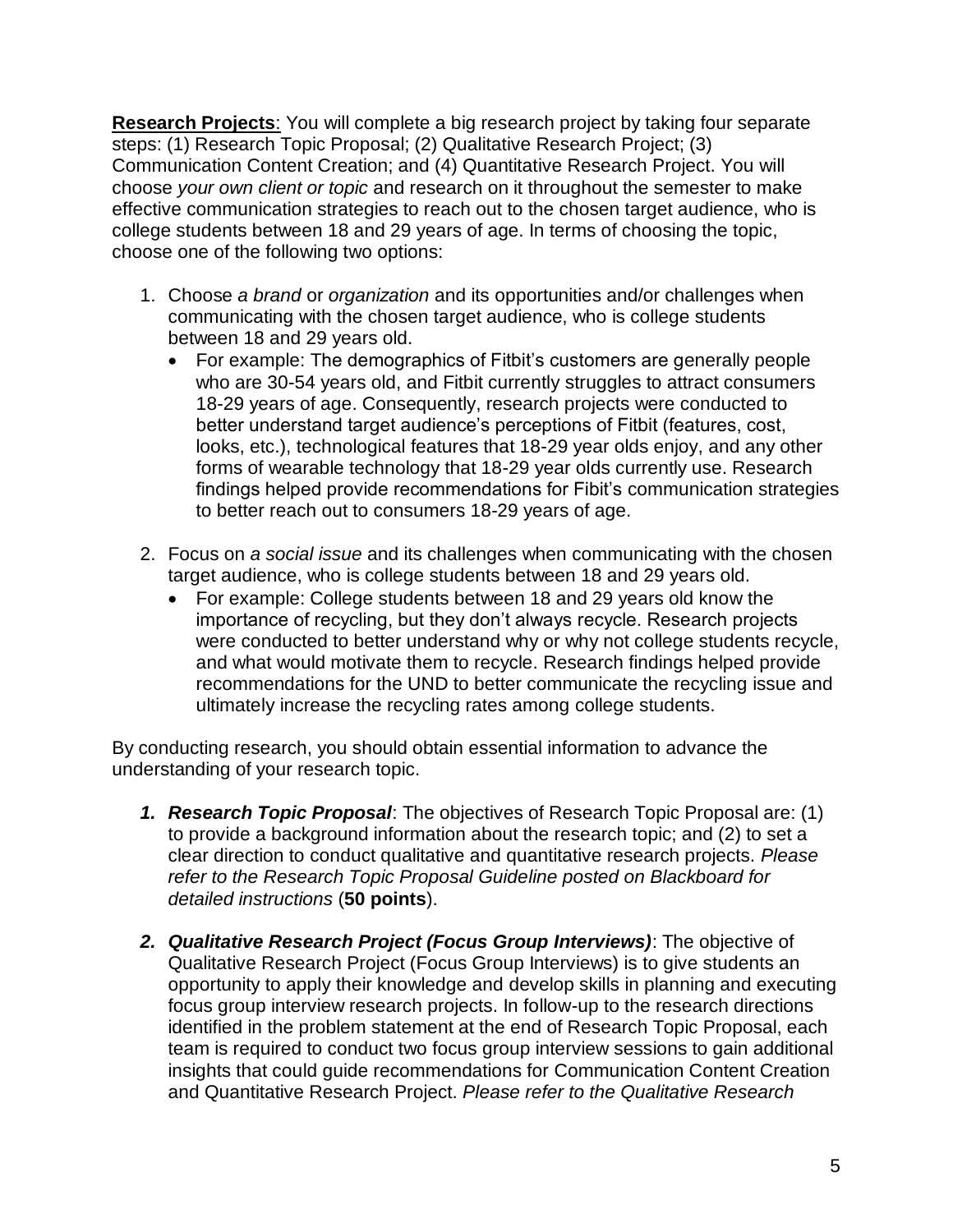#### *Project Guideline posted on Blackboard for detailed instructions* (**100 points**).

Before submitting the final paper of Qualitative Research Project, each team is required to submit the draft of focus group guideline (**20 points**). In addition, each team will do the presentation of the Qualitative Research Project. Please feel free to divide the work, but everyone in the team should speak. Each team should aim 15 minutes of content and 5 minutes of Q&A session. Each team's presentation will be graded by classmates and the instructor (**30 points**).

- *3. Communication Content Creation*: The objective of Communication Content Creation is to give students an opportunity to apply their knowledge and develop skills obtained in previous skills courses in their undergraduate curriculum. Based on the findings from the Qualitative Research Projects, students are required to choose appropriate media channel(s) and vehicle(s) and create messages to maximize opportunities and/or resolve challenges identified in the problem statement. Before submitting the final version, each team will have an opportunity to submit the draft version and receive the feedback (**20 points**). *Please refer to the Communication Content Creation Guideline posted on Blackboard for detailed instructions* (**50 points**).
- *4. Quantitative Research Project (Surveys)*: The objective of Quantitative Research Project (Surveys) is to give students an opportunity to apply their knowledge and develop skills in planning and executing survey research projects. In follow-up to the foundation laid in Qualitative Research Project and Communication Content Creation, each student is required to conduct quantitative survey research to validate insights gained from qualitative analysis and test the effectiveness of communication content. The findings gained from quantitative research will guide the communication recommendations suggested for reaching the 18 – 29 year old target audience. *Please refer to the Quantitative Research Project Guideline posted on Blackboard for detailed instructions* (**100 points**).

Before submitting the final paper of Quantitative Research Project, each team is required to submit the survey questionnaire draft (**20 points**). In addition, each team will do the presentation of the Quantitative Research Project. All teams will present on the final presentation day. Please feel free to divide the work, but everyone in the team should speak. Each team should aim about 15 minutes of content and 5 minutes of Q&A session (**30 points**).

**Exams:** Exams will include some combination of multiple-choice and true/false questions, short answer, and essay questions.

*Exam I* will test you on the following lectures (**100 points**):

- Why research in communication? & Research process
- Secondary research
- Qualitative research: In-depth interviews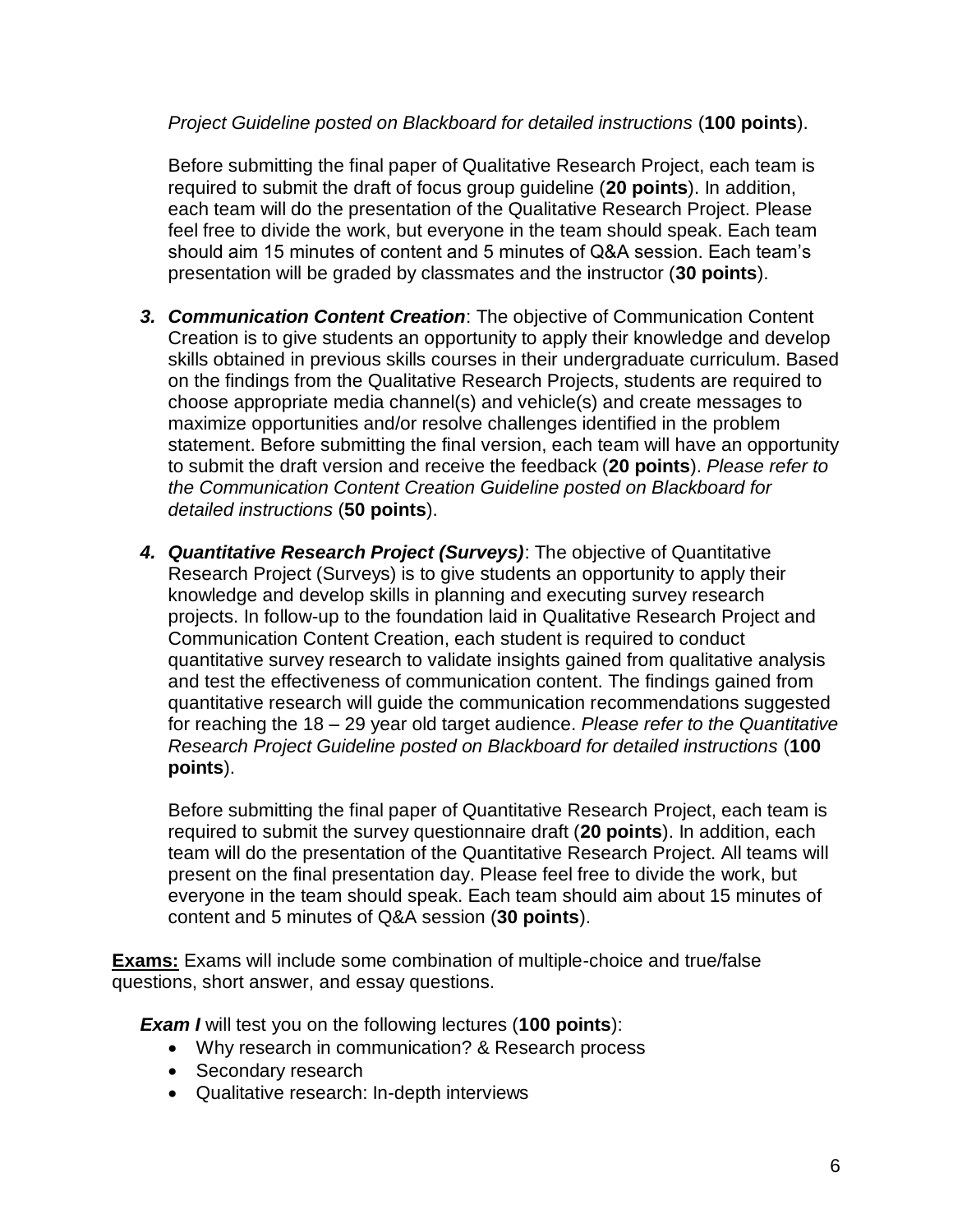- Qualitative research: Focus group interviews
- Qualitative data analysis

*Exam II* will test you on the following lectures (**100 points**):

- Quantitative research
- Measurement and question development
- Questionnaire design
- Quantitative data analysis

#### **About half of each exam questions will be exactly the same as practice exams. Therefore, it's critical to review practice exams before taking each exam.**

Make-up exams will be given for three situations **ONLY**:

- 1. Personal or family health conditions, certified by a physician or counselor and approved by the instructor;
- 2. Personal or family legal conditions, warranting your attention during the scheduled exam time and certified by an attorney or judge and approved by the instructor; or
- 3. University business certified by a University official and approved by the instructor.

If you cannot take the exam during the scheduled week, arrangements should be made with the instructor at least **ONE WEEK before** the scheduled week. Failure to do so will result in **the reduction of 20% of the total score** for the exam.

Please do not ask for exceptions other than these. Keeping up with grades is your responsibility. Please check the instructor if you have a problem or need an exception.

**IRB Training Certificate: CITI IRB training in Institutional Review** policies must be read. IRB (Institutional Review Board) policies regarding research with human subjects are available. Log on to [https://www.citiprogram.org](https://www.citiprogram.org/) after creating an account. Complete the "Social / Behavioral Research Investigators and Key Personnel" section. You must earn at least 80% for each area. If not, keep taking the test for each section until you achieve a score of 80% or higher. You will need to download or capture the screenshot of your certificate and submit your certificate via Blackboard **(10 points)**.

**Attendance:** Attendance will be taken at the beginning of class until Week 16. Each attendance is worth **2 points**. Late arrival, which can be defined as arrival after checking attendance, counts 0.5 point. The total attendance points will be 60 points (2 points × 30 in-class meetings). **If you miss more than 30 minutes of class by arriving late or leaving early, you will be counted as absent from class that day.** There are no excused or unexcused absences. However, students will not be penalized for absence during the session due to unavoidable or legitimate circumstances, which must be documented. Such circumstances include verified illness, participation in intercollegiate athletic events, subpoenas, jury duty, military service, bereavement, and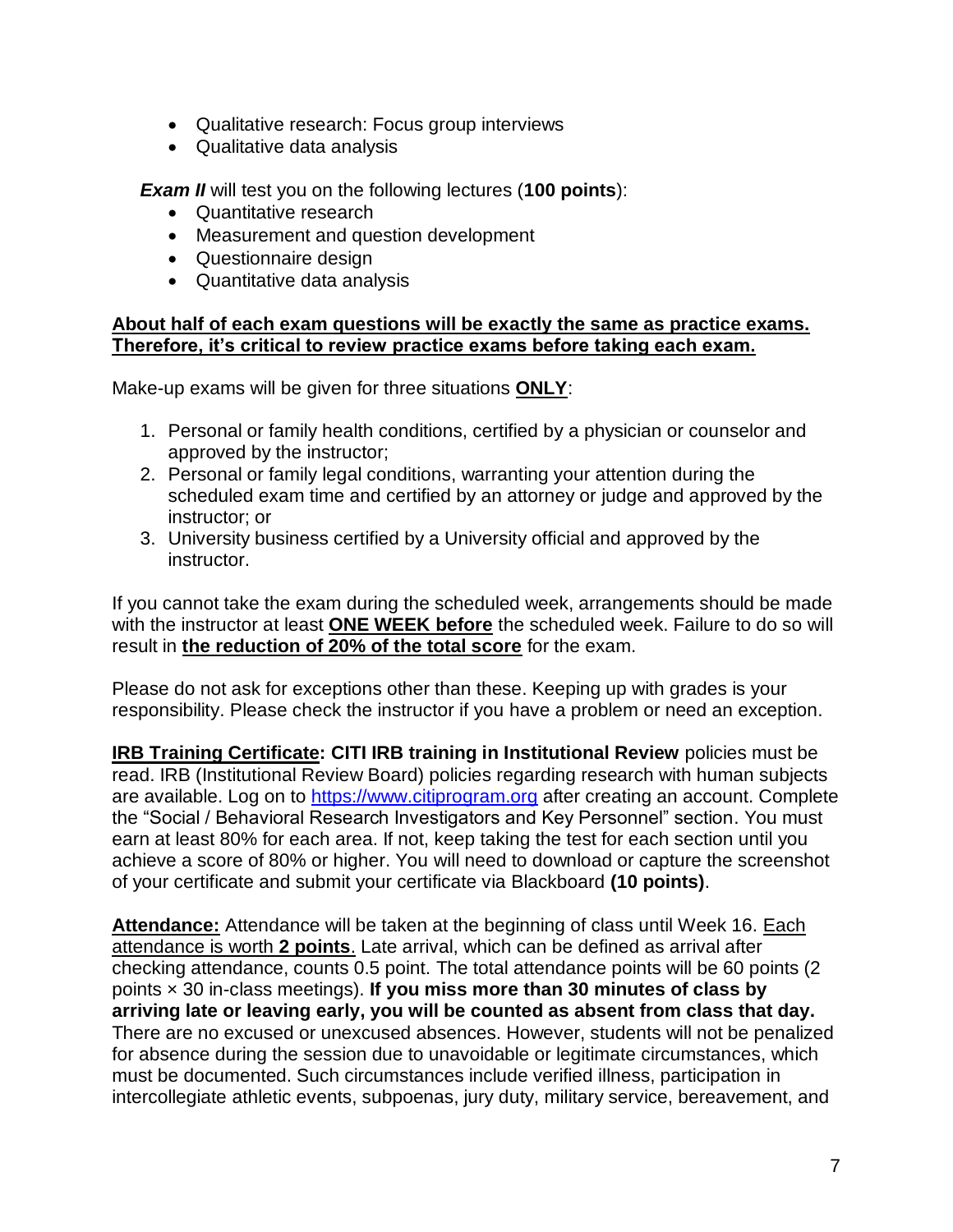religious observances. Such circumstances do not include voting in local, state, or national elections. You have to take responsibility for your decisions, including missing points for class participation, lectures, or extra credit if you decide to be absent **(60 points)**.

#### **You have to take responsibility for your decisions, including missing points for class participation, lectures, or extra credit if you decide to be absent.**

**You will be allowed 3 absences (10% of the total attendance) with point deductions (2 point for each absence). After any 3 absences, 5% of the total attendance points will be deducted for** *each absence cumulatively* **(i.e., 4th absence = 5%, 5th absence = 10% deduction, etc.).**

**Team Weekly Reports:** Each team will submit a team weekly report by 11:59pm (CST) on each Sunday (unless noted otherwise) via Blackboard. The Weekly Report form will be provided on Blackboard. This form includes (1) the overall summary of team's tasks of the week, (2) overall team's plans for next week, (3) individual team member's tasks for the week and the process/results, and (4) individual team member's tasks for next week. The notes will be a source of my evaluations for your individual participation. **If a team does not submit this report by the deadline, all team members will receive 0 (zero) point for the weekly report and negatively affect your individual participation grade (50 points = 5 points x 10).**

**Peer Evaluation:** Peer evaluation is related to the extent to which you actively participate in team projects over the semester. Your score will be based on your team members' peer evaluation **(60 points)**.

**Lecture Summary Notes**: After listening to recorded lectures, students are expected to write and submit a 1 page (single-spaced, 1-inch margins) summary note for each lecture (**100 points = 10 points x 10**).

**Class Participation:** Throughout the semester we will have various class participations. These participations will include each student's contribution to team research projects and class discussions. These are given in order to help facilitate student learning and to foster student-teacher interaction. Instructor's evaluations will be included here as well **(100 points)**.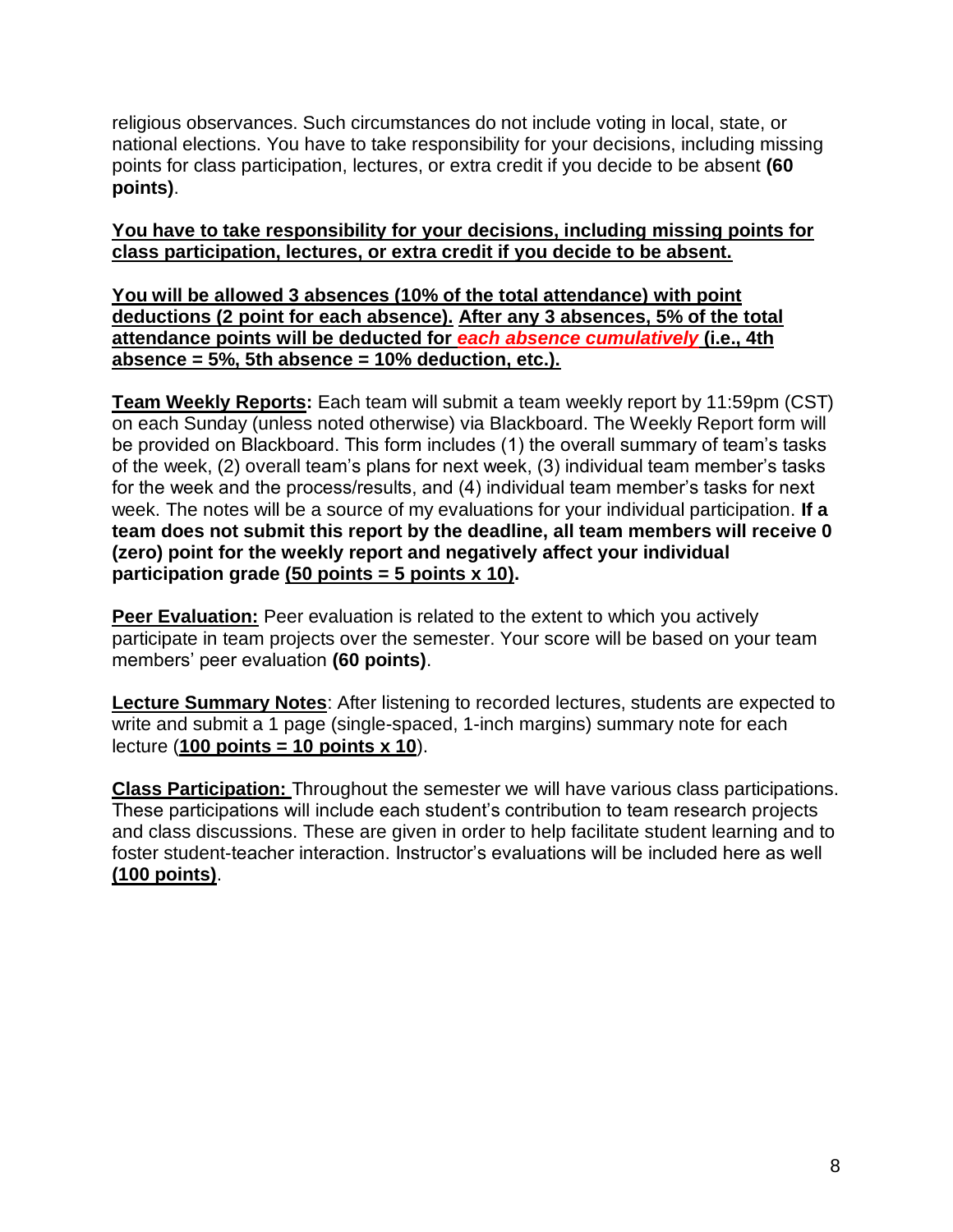## **COURSE EVALUATION POLICY**

**Final Grade**: Your final grade in this class will be composed of two exams, attendance, lecture summaries, attendance, team projects and presentations, team reports, IRB training certificate, peer evaluations, and class participation.

| Course requirements                          | Points |
|----------------------------------------------|--------|
| Exam I                                       | 100    |
| Exam II                                      | 100    |
| Attendance (30 meetings x 2 points)          | 60     |
| Team Reports (5 points x 10)                 | 50     |
| <b>Research Projects</b>                     |        |
| I. Research Project Proposal                 | 50     |
| II. Qualitative Research Project             |        |
| <b>Focus Group Guideline Draft</b>           | 20     |
| <b>Qualitative Research Paper</b>            | 100    |
| <b>Qualitative Research Presentation</b>     | 30     |
| Peer Evaluation I                            | 30     |
| III. Creating Communication Messages         |        |
| <b>Draft Version</b>                         | 20     |
| <b>Final Version</b>                         | 50     |
| IV. Quantitative Research Project            |        |
| <b>Survey Questionnaire Draft</b>            | 20     |
| <b>Quantitative Research Paper</b>           | 100    |
| <b>Quantitative Research Presentation</b>    | 30     |
| <b>Peer Evaluation II</b>                    | 30     |
| Lecture Summary Notes (10 points x 10 notes) | 100    |
| <b>IRB Training Certificate</b>              | 10     |
| <b>Class Participation</b>                   | 100    |
| <b>Plagiarism Training Certificate</b>       | 0      |
| TOTAL                                        | 1,000  |

**Writing Assignments**: All writing assignments must be typed, double-spaced and in 12 point type (Times New Roman) with 1-inch margins. Unless individual permission is granted prior to the due date, all writing assignments must be uploaded to Blackboard **by the beginning of class on which it is due**.

**Team Presentations**: You will do three team presentations. Slides for team presentations must be uploaded to Blackboard **by the beginning of class on which it is due**.

**Team Project Policy:** All team members must participate in team projects in a meaningful manner in order to earn team project grades. If your team does not receive any responses from your team member(s) or cannot communicate with them, please let me know who those member(s) are. Based on each team's decision, each team can report if your team lost team member(s). Then, I will notify it to the team member(s) who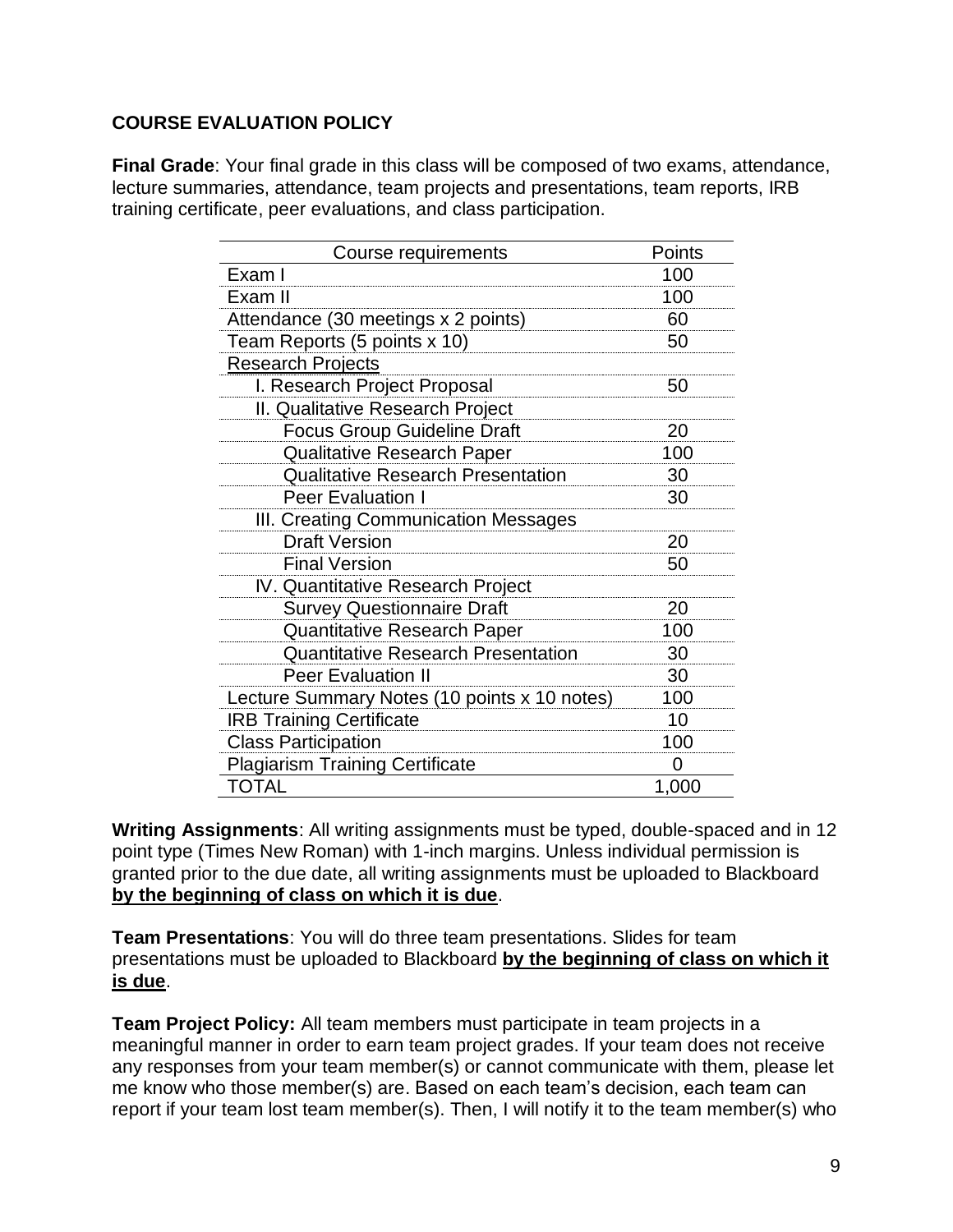have not meaningfully participated in projects. Once I file the report, that team member(s) will have 25%, 50%, or 100% point deduction from your team's total grades based on the team's decision regarding the team member(s) contribution. For example, if your team earned 30 points for a team project, that team member(s) may earn 22.5 points (25% deduction from 30 points), 15 points (50% deduction from 30 points), or 0 point (100% deduction from 30 points). As you are seniors or juniors, I assume you know how to respect your team members and work together. However, I need to state this policy in order to be fair to students who work harder. If you actively participate in your team projects, you don't need to be concerned about this policy at all.

**Grade Distribution**: Grades will be given on an absolute scale. This means that your grades will be based only on your accomplishments and that you are not in competition with other students for grades in this course.

#### **Grading Standard**:

- A: Achievement that is outstanding relative to the level necessary to meet course requirements.
- B: Achievement that is significantly above the level necessary to meet course requirements.
- C: Achievement that meets course requirements in every respect.
- D: Achievement that is worthy of credit even though it fails to meet fully the course requirements.
- F: Represents failure and signifies that the work was either completed but at a level of achievement that is not worthy of credit or was not completed.
- I (Incomplete): assigned at the discretion of the instructor. An incomplete grade will be considered only when documented, extraordinary circumstances beyond control, or ability to anticipate, prohibit timely completion of the course requirements. **Incomplete grades are rare.** Requires a written agreement between instructor and student. **Students who don't complete the plagiarism training module will receive an "I" grade.**

| A          | B. | C. | D | - F -      |
|------------|----|----|---|------------|
| $≥90\%$ 80 |    | 70 |   | 60 0-59.99 |

**Calculating the Final Grade:** The maximum score you can earn from this course is 1,000 points. Additionally, extra credit opportunities will be provided over the course of the semester. Your final grade percentage will be calculated based on the following formula: **(Points earned from course requirements + extra credit points) \* 100 / 1000 points**

Suppose that at the end of the semester, you earn 900 points (out of 1,000 points) from course requirements and 10 extra credit points. Then your final percentage will be: (900  $+ 10 \times 100 / 1000 = 91\%$ 

**Late Assignments**: Late assignments will be penalized **20% for each late class period, up to two class periods**. No assignment will be accepted after the second class period.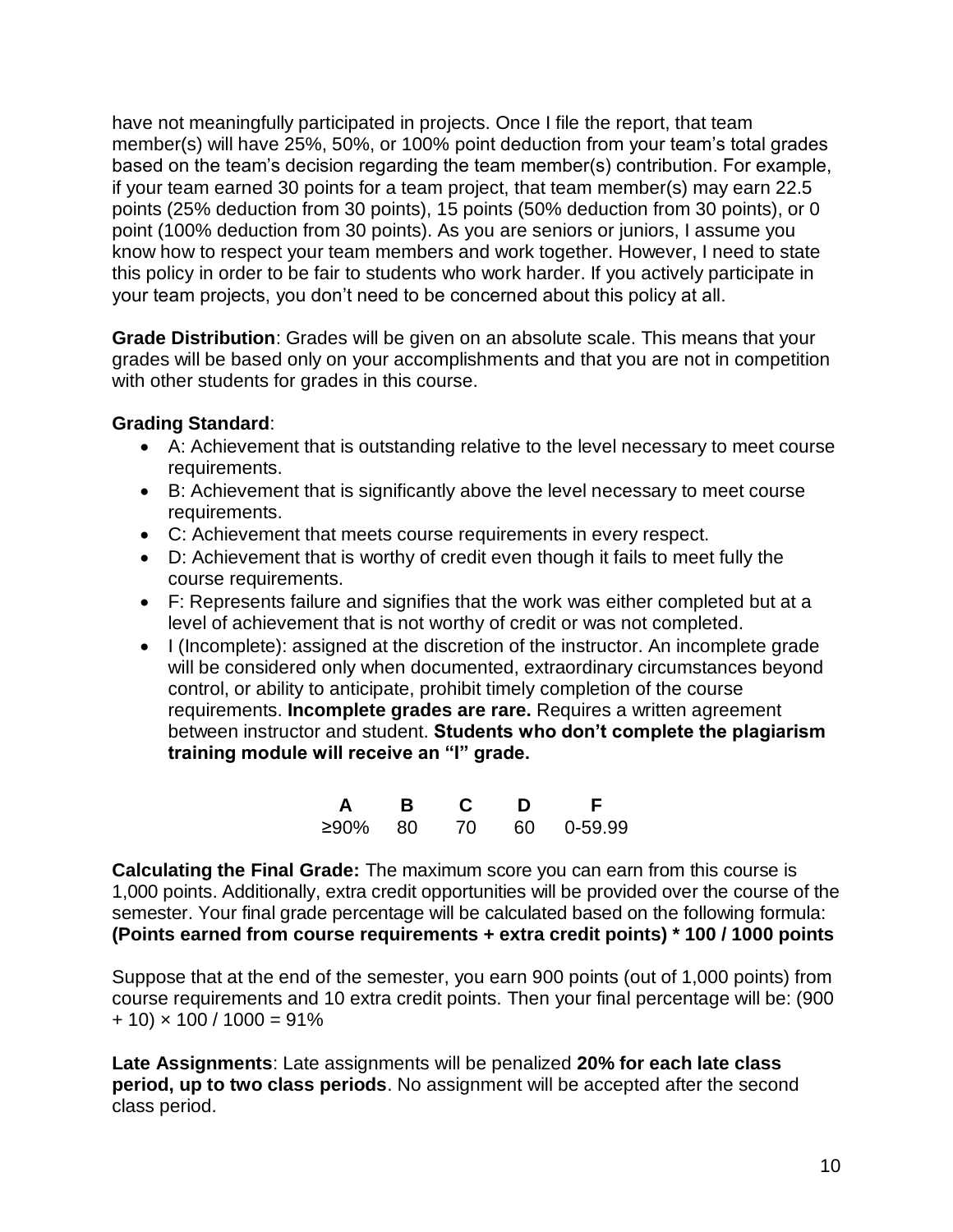**Make-up Policy**: Students will not be penalized for absence during the session due to unavoidable or legitimate circumstances, which must be documented. Such circumstances include verified illness, participation in intercollegiate athletic events, subpoenas, jury duty, military service, bereavement, and religious observances. Such circumstances do not include voting in local, state, or national elections. Make-up assignments must be completed within one week of the due date. The instructor must be notified of excused absences within 48 hours of the absence.

**Coursework Resubmission**: Assignments are only eligible for resubmission in extraordinary circumstances and with the permission of the instructor.

**Grade Changes**: Grade inquiries and challenges must follow the following rules and procedures:

- (1) All grade inquiries and challenges must be made **within two weeks** of when an assignment is returned in class. Absence from class is not an excuse. Grade inquiries or challenges made after this period will not be accepted.
- (2) Before meeting with the instructor, you must submit, **in writing**, to the instructor, a well-constructed explanation of why you believe your grade should be changed. This may be submitted via e-mail. No action regarding your grade will be taken without this written justification. If you simply need clarifications, you may meet with the instructor to discuss that. You may then submit your justification should you feel dissatisfied.

# **ADDITIONAL COURSE POLICIES**

Notification of cancellation of class will be announced at least one class meeting prior to the cancellation or via UND email account. In case of inclement weather, I will do my best to send out an email as early as possible (most likely around 6AM) if we are not meeting in person.

**Classroom Conduct**: The instructor is responsible maintaining a positive and orderly classroom environment. To facilitate this, students are asked to (1) be respectful of the wide range of views that may be presented in the class; (2) give their classmates and the instructor the opportunity to finish their statements; and (3) raise their hands to ask questions or engage the instructor in a non-disruptive manner. Different perspectives are encouraged, provided they are presented in a productive manner. If a student feels that his or her learning is being negatively impacted by the actions of the instructor or another student, they should make their concerns known to the instructor. Students whose behavior is disruptive may be asked to leave the classroom.

**Electronic Device Policy**: Students are strongly encouraged to bring laptops or tablets on in-class meeting days. **It is students' responsibility to bring their own laptop or tablets to take exams. For those who can't bring their own device, students are strongly encouraged to use TTaDa's equipment checkout service [\(http://und.edu/academics/center-for-instructional-and-learning](http://und.edu/academics/center-for-instructional-and-learning-technologies/services/classroom-services/checkout.cfm))[technologies/services/classroom-services/checkout.cfm\)](http://und.edu/academics/center-for-instructional-and-learning-technologies/services/classroom-services/checkout.cfm))**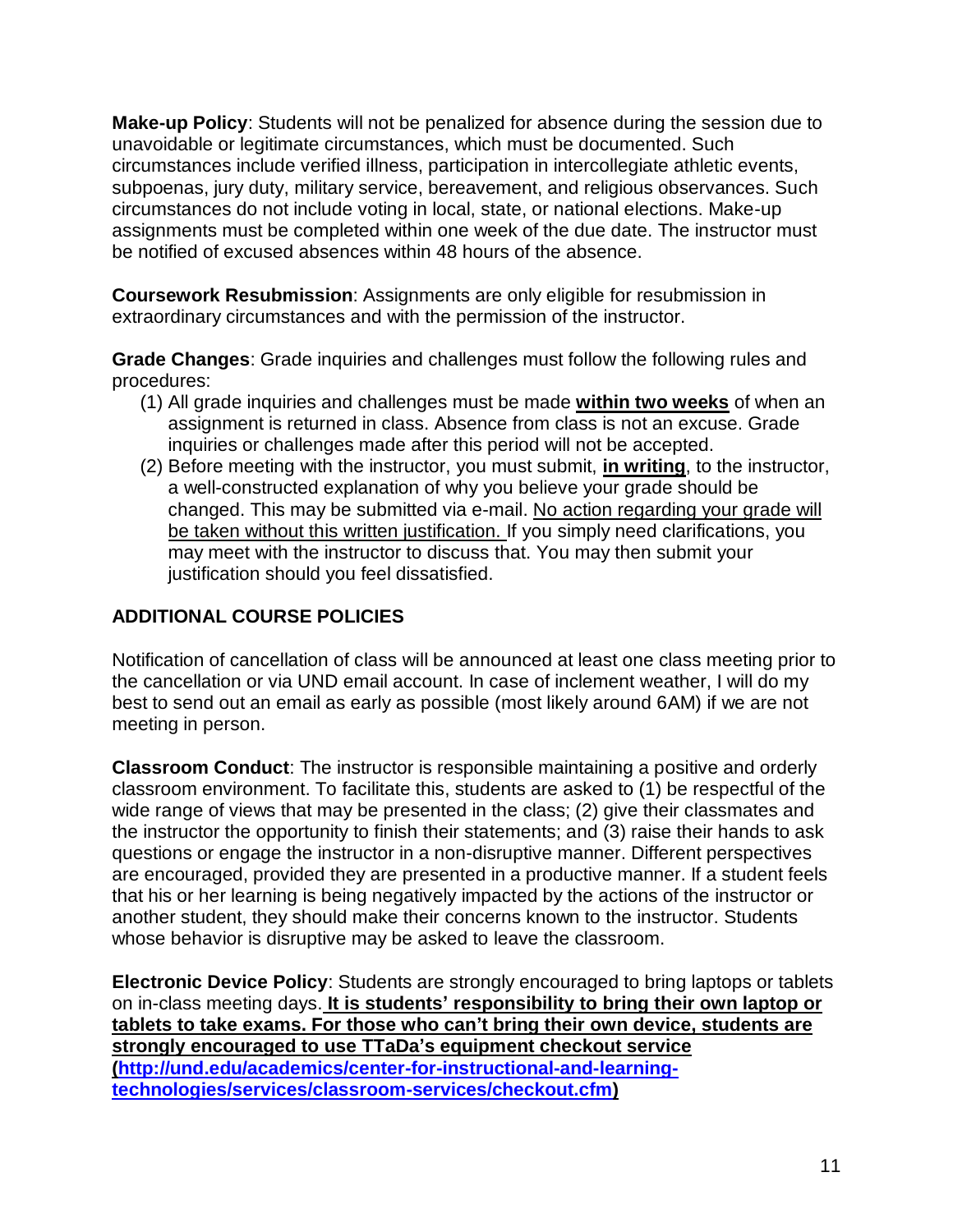Students are not allowed to use cell phones in the classroom. **2 point will be deducted each time your cell phone rings.** Text-messaging, cross-word puzzles, Sudoku, newspapers and any other non-course related materials and activities are absolutely prohibited in class.

## **\*\*\*If the instructor is late for class or his cell phone rings during the class, he will bring treats for all students at the next class.**

# **Scholastic Dishonesty**

University of North Dakota takes a strong stance against Scholastic Dishonesty. Scholastic Dishonesty includes, but is not limited to, cheating on a test, plagiarism, collusion, fabrication, or facilitating any such act. **If you engage in scholastic dishonesty, disciplinary action at both the departmental and university level will be taken, which could result in failing the course and/or expulsion from the university.** Examples of scholastic dishonesty include:

(1) **Cheating** on a test includes, but is not restricted to: 1) Copying from another student's test; 2) Possessing or using material during a test not authorized by the person giving the test; 3) Collaborating with or seeking aid from another student during a test without authority; 4) Knowingly using, buying, selling, stealing, transporting, or soliciting in whole or in part the contents of an unadministered test; 5) Substituting for another student or permitting another student to substitute for oneself to take a test; and 6) Bribing another person to obtain an unadministered test or information about an unadministered test.

(2) **Plagiarism** means the appropriation, buying, receiving as a gift, or obtaining by any means another person's work and the unacknowledged submission or incorporation of it in one's own work. This includes appropriation of another person's work by the use of computers or any other electronic means.

(3) **Collusion** means the unauthorized collaboration with another person in preparing written work offered for credit.

(4) **Fabrication:** Unauthorized falsification or invention of any information or citation in an academic exercise.

(5) **Recycling Prior Work:** Submitting work previously submitted and evaluated for course credit in prior sections of this course or in other courses.

To be clear: going online and taking information without proper citations, copying parts of other student's work, creating information for the purposes of making your paper seem more official, or anything involving taking someone else's thoughts or ideas without proper attribution is **academic misconduct**. If you work together on an assignment when it is not allowed, it is **academic misconduct**. If you have a question about an assignment, please come see me to clarify. Any cases of academic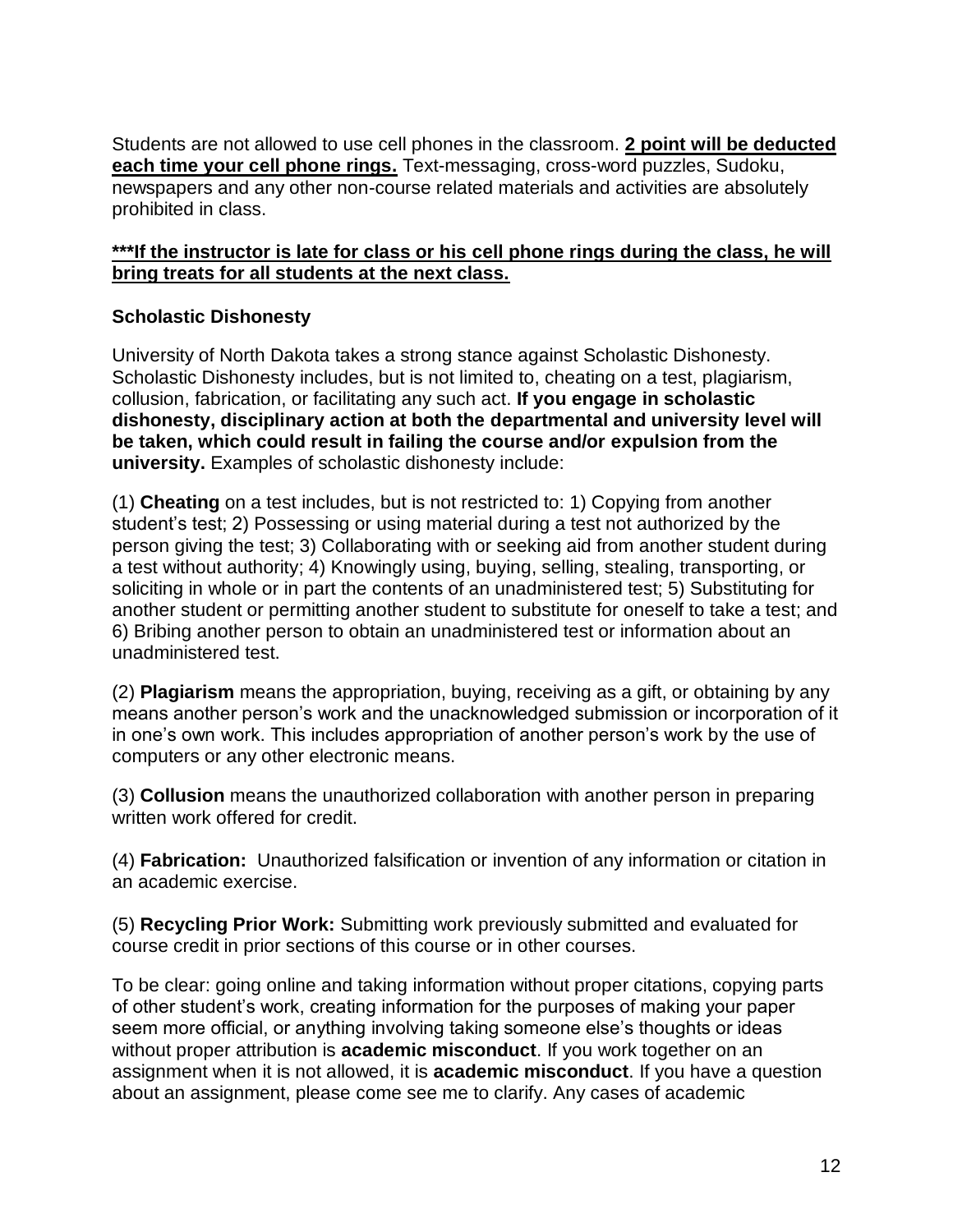misconduct will be reported for violating the academic honesty requirements in the student handbook. They will also result in failure for the course. Remember – ignorance is NOT a defense.

**The Department of Communication is committed to bringing the richness of cultural diversity to all students. Through active engagement, the Department of Communication endeavors to provide multicultural opportunities, to reduce cultural stereotypes, to embrace cultural differences, and to promote respect for cultural diversity.**

All Students are subject to the University of North Dakota Code of Student Life [\(http://und.edu/code-of-student-life/general-policies.cfm\)](http://und.edu/code-of-student-life/general-policies.cfm), including, but not limited to, issues of Scholastic Dishonesty.

All Communication majors and pre-majors will be added to the Communication Department Listserv. The purpose of the listserv is to keep students informed of opportunities to enhance their educational experience at UND. Contact the Communication Department office [\(und.comm@email.und.edu\)](mailto:und.comm@email.und.edu) if you would like to be removed from the listserv or if you are not receiving messages and would like to be added. To keep informed, also refer to the Communication Department web page (https://arts-sciences.und.edu/communication/).

**Disabilities**: To get confidential guidance and support for disability accommodation requests, students are expected to register with DSS at [https://und.edu/disability](https://und.edu/disability-services/)[services/,](https://und.edu/disability-services/) McCannel Hall 190, or 701.777.3425.

**Notice of Nondiscrimination:** It is the policy of the University of North Dakota that no person shall be discriminated against because of race, religion, age, color, gender, disability, national origin, creed, sexual orientation, gender identity, genetic information, marital status, veteran's status, or political belief or affiliation and the equal opportunity and access to facilities shall be available to all. Concerns regarding Title IX, Title VI, Title VII, ADA, and Section 504 may be addressed to Donna Smith, Director of Equal Employment Opportunity/Affirmative Action and Title IX Coordinator, Twamley Hall 401, 701.777.4171, [UND.eo.titleIX@und.edu](mailto:UND.eo.titleIX@und.edu) or the Office for Civil Rights, U.S. Dept. of Education, 500 West Madison, Suite 1475, Chicago, IL 60611 or any other federal agency.

**Reporting Sexual Violence:** If you or a friend has experienced sexual violence, such as sexual assault, domestic violence, dating violence or stalking, or sex-based harassment, please contact UND's Title IX Coordinator, Donna Smith, for assistance: 701.777.4171; [donna.smith@UND.edu;](mailto:donna.smith@UND.edu) or go to [http://und.edu/affirmative](http://und.edu/affirmative-action/title-ix/)[action/title-ix/.](http://und.edu/affirmative-action/title-ix/)

**Faculty Reporting Obligations Regarding Sexual Violence:** It is important for students to understand that faculty are required to share with UND's Title IX Coordinator any incidents of sexual violence they become aware of, even if those incidents occurred in the past or are disclosed as part of a class assignment. This does not mean an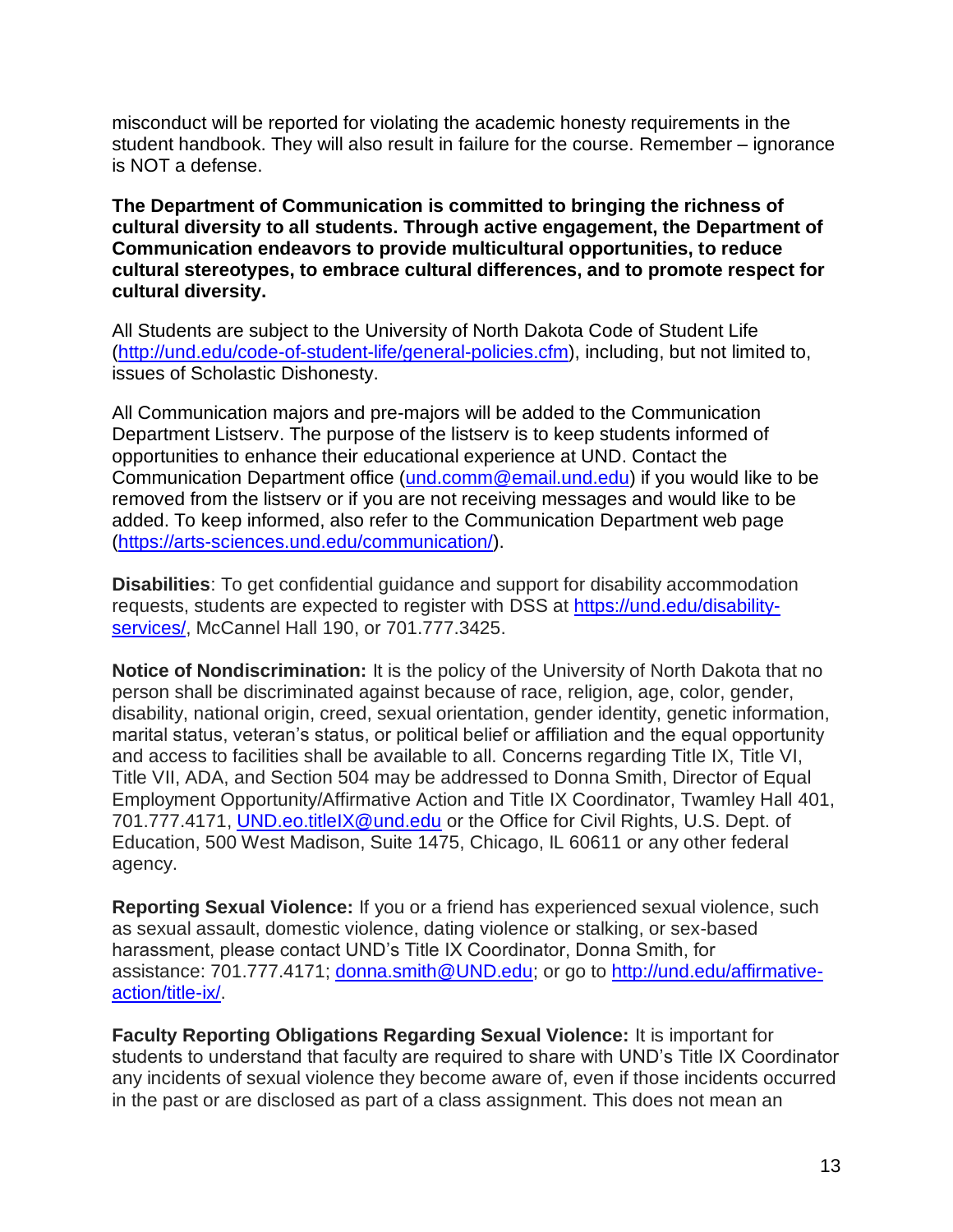investigation will occur if the student does not want that, but it does allow UND to provide resources to help the student continue to be successful at UND. If you have been the victim of sexual violence, you can find information about confidential support services at [http://und.edu/affirmative-action/title-ix/.](http://und.edu/affirmative-action/title-ix/)

**UND Cares Program:** The UND Cares program [\(http://und.edu/und-cares/\)](http://und.edu/und-cares/) seeks to educate faculty, staff and students on how to recognize warning signs that indicate a student is in distress.

**How to Seek Help When in Distress:** We know that while college is a wonderful time for most students, some students may struggle. You may experience students in distress on campus, in your classroom, in your home, and within residence halls. Distressed students may initially seek assistance from faculty, staff members, their parents, and other students. In addition to the support we can provide to each other, there are also professional support services available to students on campus through the Dean of Students and University Counseling Center. Both staffs are available to consult with you about getting help or providing a friend with the help that he or she may need. For more additional information, please go to [http://und.edu/und-cares/.](http://und.edu/und-cares/)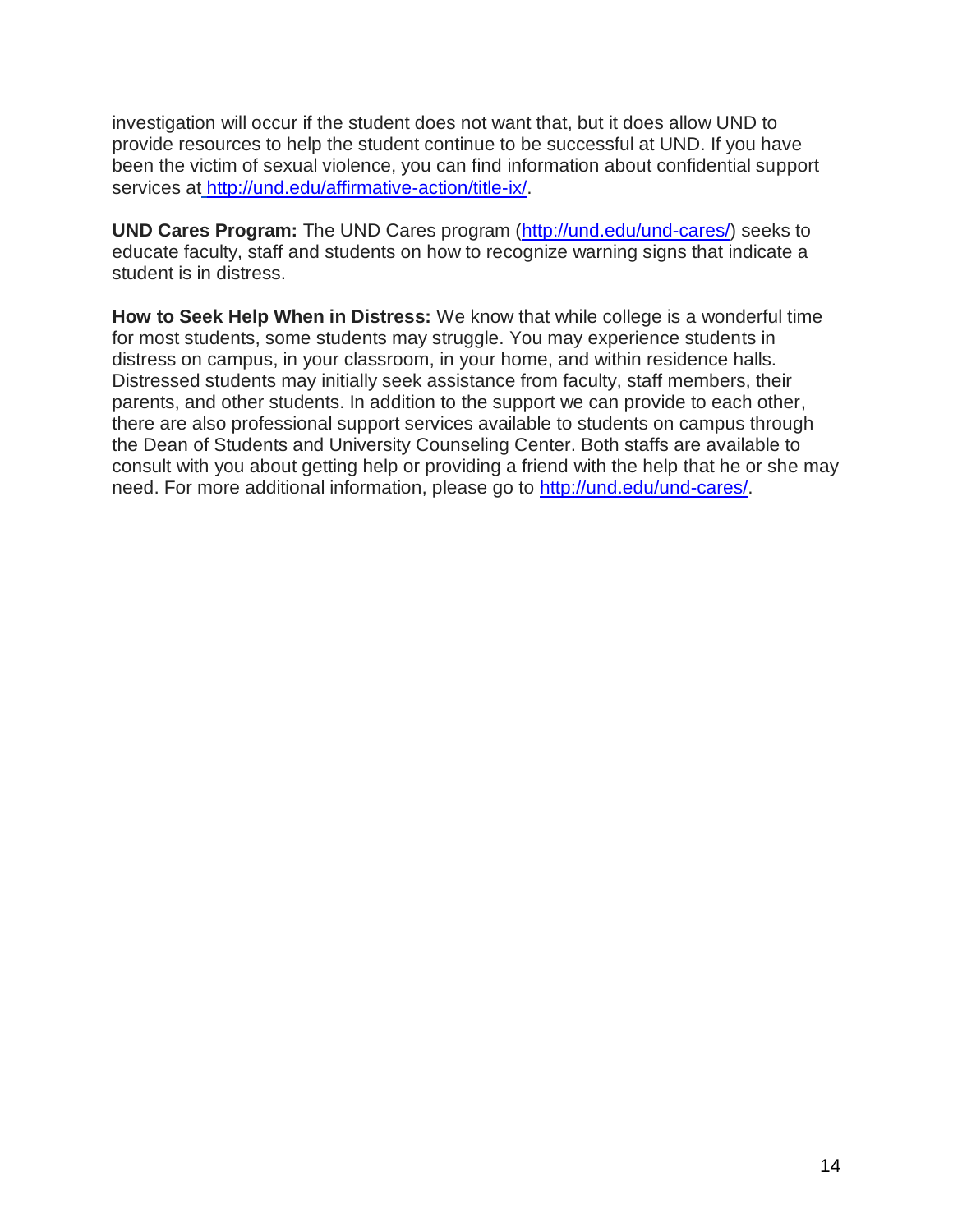# **COURSE SCHEDULE**

This is subject to change. Should any changes happen, it will be announced via email and an updated schedule will be posted on Blackboard (\*Dates that will NOT be counted toward attendance point are italicized).

| <b>Week</b>            | <b>Date</b> | <b>Topic</b>                                                                                                                          | <b>Readings / Assignments Due</b>                                                                                                                                                                                                                   |
|------------------------|-------------|---------------------------------------------------------------------------------------------------------------------------------------|-----------------------------------------------------------------------------------------------------------------------------------------------------------------------------------------------------------------------------------------------------|
| Week<br>1              | $8/28$ (W)  | Course and Instructor Introduction                                                                                                    |                                                                                                                                                                                                                                                     |
|                        | $8/30$ (F)  | Topic 1: Why Research in<br>Communication? (Online)<br>Topic 2: Research Process<br>(Online)                                          | Submit Summary Note 1 on<br>$\bullet$<br><b>Topic 1 and Summary Note 2</b><br>on Topic 2 by 9/1 (Sunday)<br>11:59PM CST                                                                                                                             |
|                        | $9/2$ (M)   | LABOR DAY (No Class)                                                                                                                  |                                                                                                                                                                                                                                                     |
| Week<br>$\overline{2}$ | $9/4$ (W)   | Topic 1: Why Research in<br>Communication?                                                                                            |                                                                                                                                                                                                                                                     |
|                        | $9/6$ (F)   | In-Class Team Meeting &<br>Topic 3: Secondary Research<br>(Online)<br>Topic 4: Qualitative Research -<br>In-Depth Interviews (Online) | Meet your teammates!<br>$\bullet$<br><b>Submit Signed Team Contract</b><br>$\bullet$<br>(= Team Report 1) by the end<br>of class<br>Submit Summary Note 3 on<br>٠<br><b>Topic 3 and Summary Note 4</b><br>on Topic 4 by 9/8 (Sunday)<br>11:59PM CST |
|                        | $9/9$ (M)   | <b>Topic 2: Research Process</b>                                                                                                      |                                                                                                                                                                                                                                                     |
| Week<br>3              | $9/11$ (W)  | Topic 4: Qualitative Research -<br>In-Depth Interviews                                                                                |                                                                                                                                                                                                                                                     |
|                        | $9/13$ (F)  | Topic 5: Qualitative Research -<br>Focus Group Interviews (Online)                                                                    | Submit Summary Note 5 on<br>$\bullet$<br>Topic 5<br><b>Submit IRB Certificate</b><br><b>Submit Team Report 2</b><br>$\bullet$<br>$\rightarrow$ All three assignments are<br>due by 9/15 (Sunday) 11:59PM<br><b>CST</b>                              |
|                        | $9/16$ (M)  | In-Class Team Meeting                                                                                                                 |                                                                                                                                                                                                                                                     |
| Week<br>4              | $9/18$ (W)  | Topic 5: Qualitative Research -<br><b>Focus Group Interviews</b>                                                                      | <b>Practice Exam I distributed on</b><br>$\bullet$<br>Blackboard (Bb)                                                                                                                                                                               |
|                        | $9/20$ (F)  | Topic 6: Qualitative Data Analysis<br>(Online)                                                                                        | Submit Summary Note 6 on<br><b>Topic 6</b><br>Submit the Research Topic<br>$\bullet$<br><b>Proposal</b><br><b>Submit Team Report 3</b><br>$\bullet$<br>$\rightarrow$ All three assignments are<br>due by 9/22 (Sunday) 11:59PM<br><b>CST</b>        |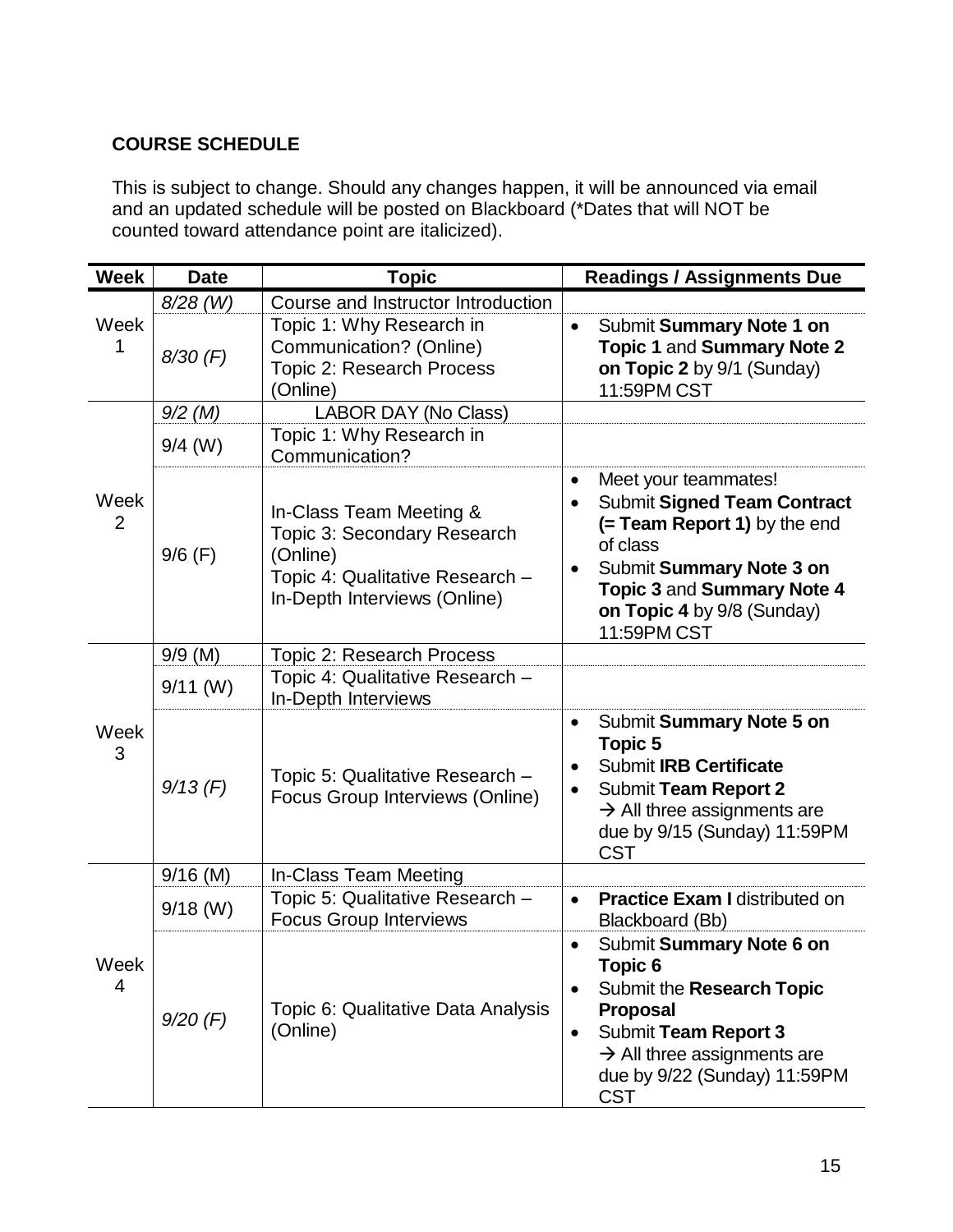|            | $9/23$ (M)  | Topic 6: Qualitative Data Analysis                    |                                                                                                                                                                           |
|------------|-------------|-------------------------------------------------------|---------------------------------------------------------------------------------------------------------------------------------------------------------------------------|
| Week<br>5  | $9/25$ (W)  | In-Class Team Meeting                                 | Submit the Draft of Focus<br>$\bullet$<br>Group Guideline due by 9/25<br>(W) 11:59PM CST                                                                                  |
|            | 9/27(F)     | Topic 7: Quantitative Research<br>(Online)            | Submit Summary Note 7 on<br>$\bullet$<br><b>Topic 7</b><br>Submit Team Report 4<br>$\bullet$<br>$\rightarrow$ All two assignments are due<br>by 9/29 (Sunday) 11:59PM CST |
|            | $9/30$ (M)  | In-Class Team Meeting                                 | Revise the focus group<br>$\bullet$<br>guideline                                                                                                                          |
| Week       | $10/2$ (W)  | Exam I Review                                         |                                                                                                                                                                           |
| 6          | $10/4$ (F)  | <b>EXAMI</b>                                          | Take-home Exam I on Bb<br>$\bullet$<br>Submit the Certificate of<br><b>Plagiarism Training Module by</b><br>10/6 (Sunday) 11:59PM CST                                     |
|            | $10/7$ (M)  | In-Class Team Meeting                                 |                                                                                                                                                                           |
|            | 10/9 (W)    | Topic 7: Quantitative Research                        |                                                                                                                                                                           |
| Week<br>7  | 10/11(F)    | Topic 8: Measurement &<br><b>Question Development</b> | Submit Summary Note 8 on<br>$\bullet$<br>Topic 8<br>Submit Team Report 5<br>$\rightarrow$ All two assignments are due<br>by 10/13 (Sunday) 11:59PM<br><b>CST</b>          |
|            | $10/14$ (M) | Topic 8: Measurement &<br><b>Question Development</b> |                                                                                                                                                                           |
|            | 10/16 (W)   | In-Class Team Meeting &<br>Topic 8 (Cont'd)           |                                                                                                                                                                           |
| Week<br>8  | $10/18$ (F) | Topic 9: Questionnaire Design<br>(Online)             | Submit Summary Note 9 on<br>$\bullet$<br><b>Topic 9</b><br>Submit Team Report 6<br>$\rightarrow$ All two assignments are due<br>by 10/20 (Sunday) 11:59PM<br><b>CST</b>   |
|            | $10/21$ (M) | <b>Presentation I-1</b>                               | <b>Submit Qualitative Research</b><br>$\bullet$                                                                                                                           |
| Week<br>9  | $10/23$ (W) | Presentation I-2                                      | <b>Paper and Slides</b>                                                                                                                                                   |
|            | $10/25$ (F) | <b>Presentation I-3</b>                               | <b>Submit Peer Evaluation I</b><br>$\bullet$<br>$\rightarrow$ All three assignments are<br>due by 10/21 (M) 9AM                                                           |
| Week<br>10 | $10/28$ (M) | In-Class Team Meeting                                 |                                                                                                                                                                           |
|            | $10/30$ (W) | In-Class Team Meeting                                 |                                                                                                                                                                           |
|            | 11/1 (F)    | Topic 10: Quantitative Data<br>Analysis (Online)      | Submit Summary Note 10 on<br>$\bullet$<br>Topic 10<br>Submit the Draft of<br>$\bullet$<br><b>Communication Content</b>                                                    |